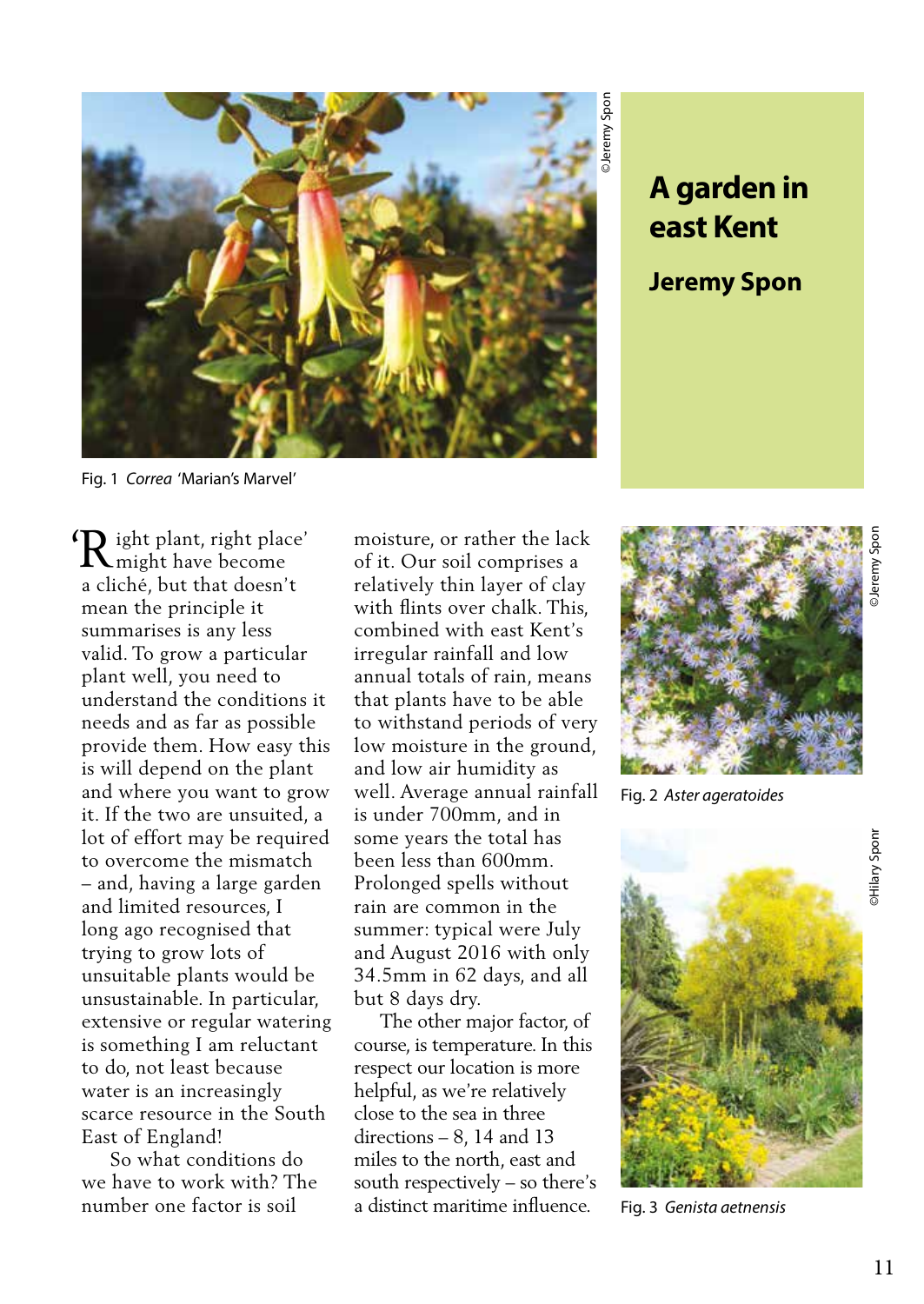

Fig. 4 *Cistus* x *dansereaui* 'Jenkyn Place'



Fig. 5 *Acanthus hirsutus* 

In most winters the temperature doesn't drop below 7°C, and prolonged cold spells are rare. February 2012 saw a run of 11 hard night frosts, the coldest registering –10.8°C, and daytime temperatures barely getting above freezing, which did considerable damage to more tender shrubs, but since we moved here in 1999 the winters have generally been short and the growing season long. As the garden slopes gently to the east, cold air tends to drain away, and we are well sheltered from the north by tall trees in our neighbour's garden. This relative mildness has encouraged my interest in plants from Mediterranean regions and Australasia.

 When we moved here there was a framework of hedges in the garden

©Jeremy Spon ©Jeremy Spon ©Jeremy Spon **Deremy** Spon



Fig. 6 *Berkheya purpurea* 



Fig. 7 *Papaver atlanticum*  'Flore Pleno'

and a number of specimen trees. Some of the hedges, planted as shelter for what had once been orchards, and consisting of Italian alders (*Alnus cordata*), had been allowed to grow away into tall trees, and as anyone who has tried to garden under them will know, they have very greedy roots, close to the surface. The other hedges, of x *Cuprocyparis leylandii* and *Prunus laurocerasus*, also make adjacent areas even drier than they would have been. So, in addition to the limited rainfall, competition from tree roots means that many parts of the garden can be extremely dry in summer: testing conditions for many staples of the herbaceous and shrub borders.

 Given our chalk substrate, it is no surprise that the soil is generally neutral to slightly alkaline, and of course this is a further limiting factor, although the pH values are generally not so high as to produce severe chlorosis in plants traditionally associated with acid soils, such as rhododendrons and camellias, or to preclude the growing of plants from Australia and South Africa.

 So, after all that preamble, what does grow well here, and what does not? It is a given that any plant has to be reasonably drought-tolerant. There is little to enjoy in the sight of wilting leaves, let alone things shrivelling up and dying.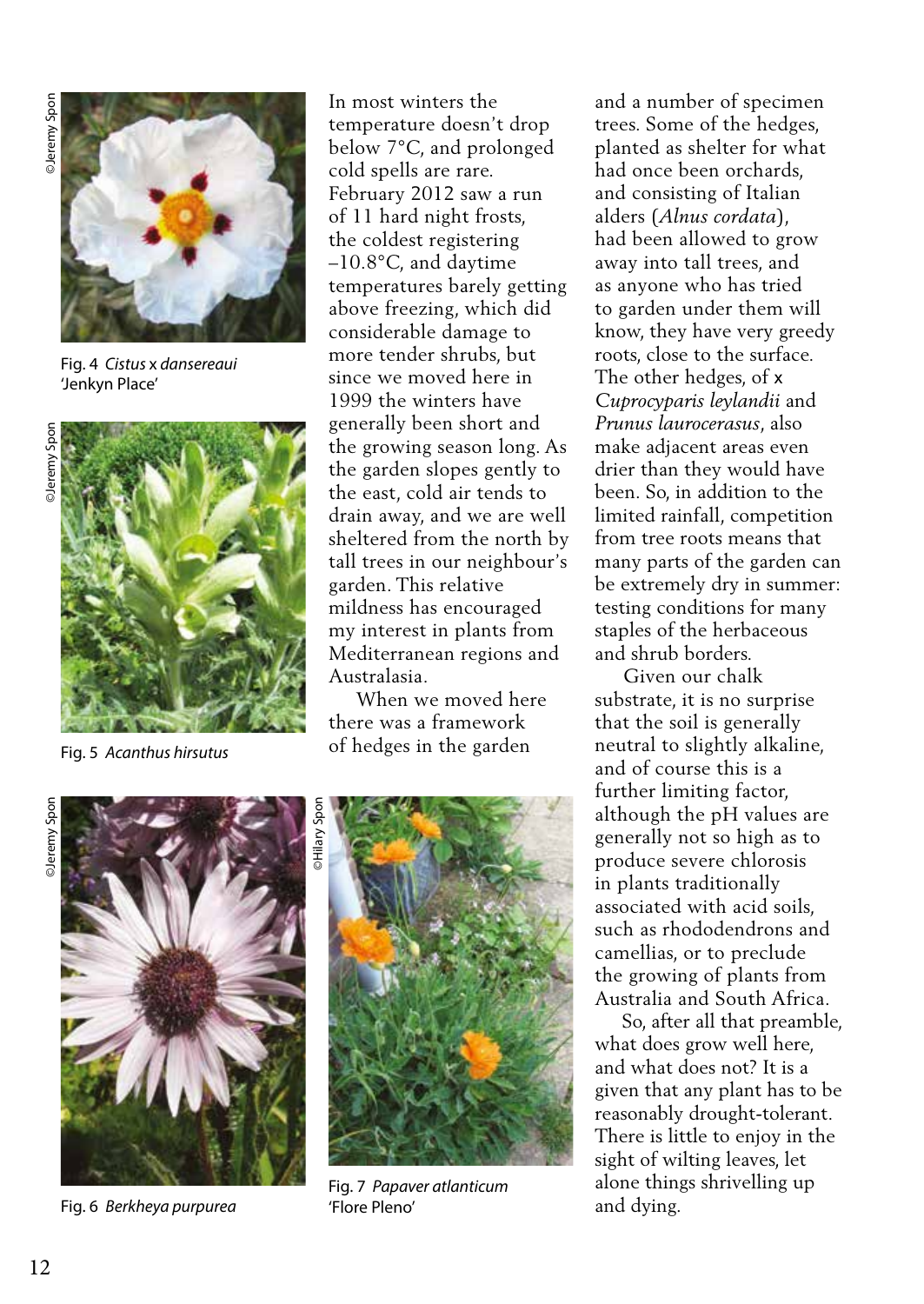In spring, many plants adapted to woodland conditions are quite happy, as they make their growth and flower before deciduous trees leaf up and start sucking large amounts of moisture out of the ground. So we do well with hellebores and winter aconites (*Eranthis hyemalis*), Solomon's seal (*Polygonatum* species and hybrids) and snowdrops.

 Conversely, when the autumn comes, lower temperatures allow the later-flowering asters to shine even when it is dry. There are too many of them to list, but I would single out, as it is relatively rarely seen, *Aster ageratoides* (fig. 2) which has several colour forms and is an excellent front-of-border plant. The true aconites, species and varieties of *Aconitum*, also flower reliably even when the

summer's been very dry and, last but not least, grasses such as *Molinia* and *Miscanthus* continue making a huge contribution to the picture with their flowers.

 Plants used in the wild to a continuous supply of moisture through the summer are less satisfactory. Crocosmias we have largely given up on, as only 'Lucifer' flowers at all satisfactorily; *Phlox paniculata* cultivars need the dampest position we can give them if they are to look vaguely acceptable when they come into flower; *Lysimachia ciliata* 'Firecracker', a very invasive plant in some gardens, struggles to survive at all in a dry summer; and *Veronicastrum virginicum* often succumbs to drought before it has managed to flower. Sanguisorbas, whose graceful habit I

much admire, are equally hopeless, and I long ago abandoned all thought of getting the benefit of the wonderful foliage of ligularias or rodgersias.

 So it will come as no surprise to learn that it is the plants from dry habitats that do best. A star of midsummer is *Genista aetnensis*  (fig. 3), which has made a fine small tree; nearby, the striking *Cistus* x *dansereaui*  'Jenkyn Place' (fig. 4) still has a few flowers open as I write in December, having started flowering in May. *Asphodeline lutea* does well, *A. liburnica* even better, especially when its mass of fine grey-green leaves is sprinkled with raindrops after a shower. Two slightly different morinas, one definitely *M. longifolia*, the other acquired as *M. persica* although it is hard to be sure this is the correct name, associate





Fig. 8 *Digitalis stewartii* Fig. 9 *Crambe maritima*

©Hilary Spon

**Hilary Spor**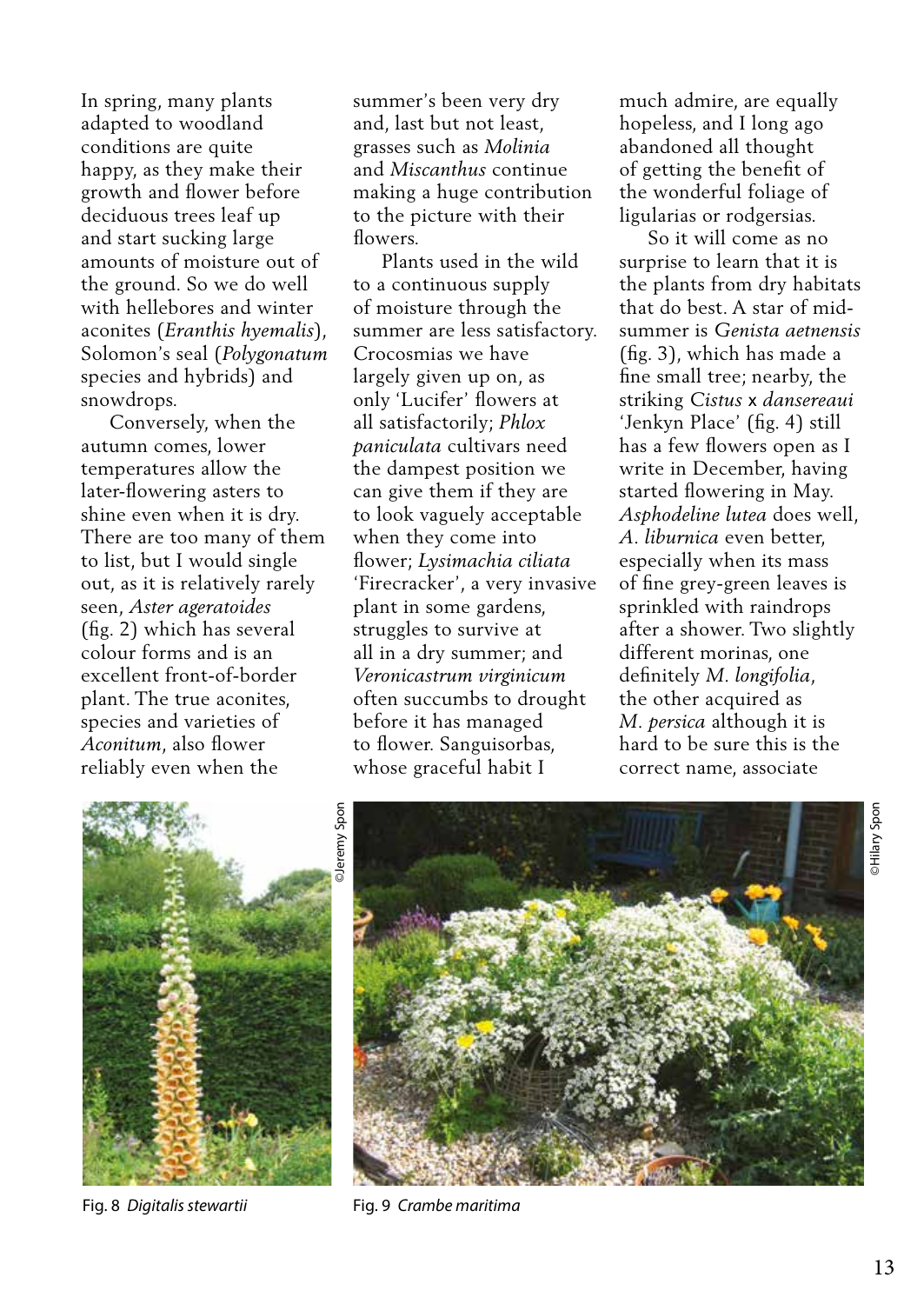well with grasses such as *Eragrostis curvula* and *Stipa tenuissima*, and these all self-seed mildly. Another two plants with thistle-like leaves are *Acanthus hirsutus* (fig. 5) with its muted yellowish-green flower spikes, and *Berkheya purpurea* (fig. 6). The berkheya has a tendency to pop up a foot or two away from where it was the previous year, and sometimes is so late appearing that it fails to flower, which is frustrating; far more vigorous so far is its yellow-flowered cousin *B. multijuga*, though it has not been tested by a severe winter.

 Bearded irises are predictably happy, although difficult to associate with other plants as they flower poorly, if at all, if overshadowed. Salvias both woody and herbaceous are real stalwarts; the woody species and varieties have

very long flowering seasons and so do herbaceous salvias, which can almost be too successful here. *S. amplexicaulis* and *S. verticillata* (and its varieties such as 'Purple Rain') have coloured bracts which mean that their flowers spikes remain attractive long after the petals have fallen. The flowers are also a wonderful source of nectar for bees, so their tendency to self-sow rather too enthusiastically is easy to forgive. Two other self-sowing plants which are also welcome to put themselves where they want are beautiful orange *Papaver atlanticum* 'Flore Pleno' (fig. 7) and tall rustycoloured *Digitalis stewartii*  (fig. 8).

 Sedums (now *Hylotelephium*) in general are very drought-tolerant, and the modern selections of *S. telephium* such as

'Matrona', 'Xenox', 'Purple Emperor' and 'Red Cauli' are excellent contrasts to the paler leaves and flowers of varieties of *S. spectabile*  like 'Iceberg', 'Stardust' and 'Brilliant'. Dwarfer varieties like 'Vera Jameson' blend well with sempervivums in one of our gravel beds, where for many years we've also grown *Crambe maritima* (fig. 9); the original crambes featured on the 2004 HPS Chelsea stand, staged by the Kent Group, and planted out on return from the show they have thrived, regularly self-seeding. The crambe, of course, has wonderful glaucous leaves, but it's also worth growing for the honey scent of its flowers.

 So far, so predictable. But there are quite a few plants which perform surprisingly well in conditions that might be expected to be unsuitable.









Fig. 10 *Callistemon viridiflorus* Fig. 11 *Callistemon subulatus* Fig. 12 *Magnolia* 'Heaven Scent'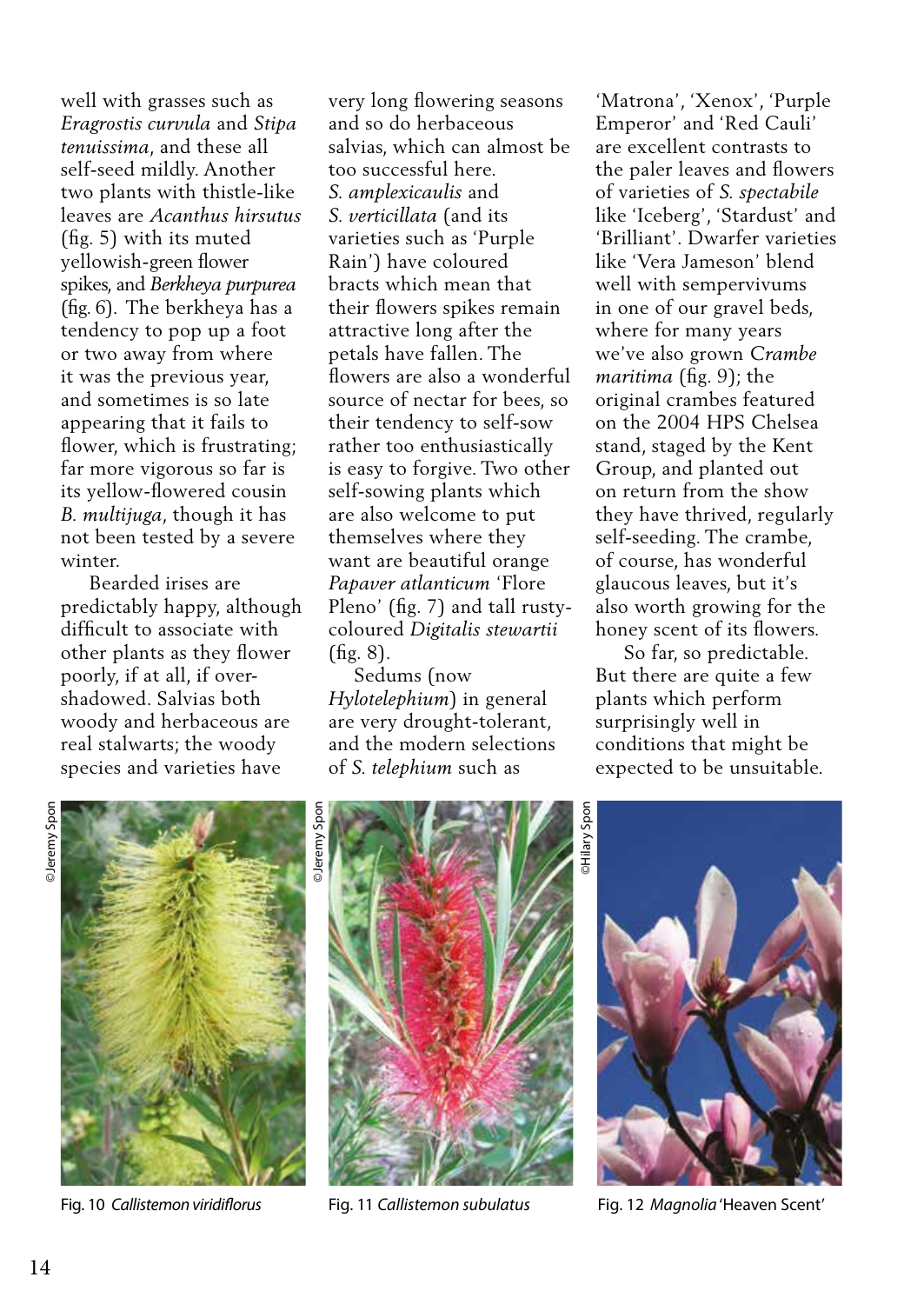Soils in Australia are generally acid (and low in nutrients) but I am fascinated by the plants from that country and have tried many in the ground, and usually failures have been caused by low winter temperatures rather than alkalinity. (Although in some cases, unpredictably, drought is an issue, many acacias for instance being very sensitive to lack of moisture at the root in summer.) But the narrower-leaved species of *Callistemon, C. viridiflorus* (fig. 10) with yellowish-green flowers and *C. subulatus* (fig. 11) with brilliant red flowers, have made substantial bushes, and I may come to regret some of the *Eucalyptus* I have planted, such as *E. urnigera* and *E. dalrympleana*, which have made huge trees in only a few years. *Correas* have a reputation for tenderness but, in our garden at least,

a number are hardy in most winters; while their flowers would perhaps be overlooked among the riches of high summer, in winter they are a delightful surprise. *C.* 'Marian's Marvel' (fig. 1) is undoubtedly one of the hardiest, but *C. reflexa* var. *nummulariifolia*, an almost prostrate shrub with pale yellow flowers, seems equally tough.

 Rather surprisingly, I've found that many shrubs from New Zealand are more drought-tolerant than those from Australia. *Olearia, Carmichaelia, Pittosporum* and *Hoheria* have all done well, and all in their different ways have attractive or interesting foliage. The many forms of *Pittosporum tenuifolium*, in particular, will grow quite happily, if a little less vigorously, right at the base of large eucalyptus, and those with white or yellow variegation, such as 'Elizabeth', 'Silver Queen'

and 'Abbotsbury Gold' (there are many others) really lighten shady areas of the garden.

 Many viburnums thrive; *V. cylindricum*, which might be expected to struggle given its large, rather soft leaves, has proved to be remarkably resilient and indeed vigorous – I think it has ambitions to be a tree rather than a shrub. As for flowering trees, *Magnolia*  'Heaven Scent' (fig. 12) is a real star, not at all troubled by alkalinity or drought.

 When it comes to herbaceous plants, it is good to find ones that provide a generous green contrast to the many grey, silver or narrow-leaved plants that do so well in dry conditions. Two inulas, *I. hookeri* (fig. 13) and *I. racemosa* (fig. 14), never wilt, and attract many butterflies, while another 'daisy', *Silphium perfoliatum* (fig. 15), looks fresh and green right into autumn.







Fig. 13 *Inula hookeri* Fig. 14 *Inula racemosa* Fig. 15 *Silphium perfoliatum*